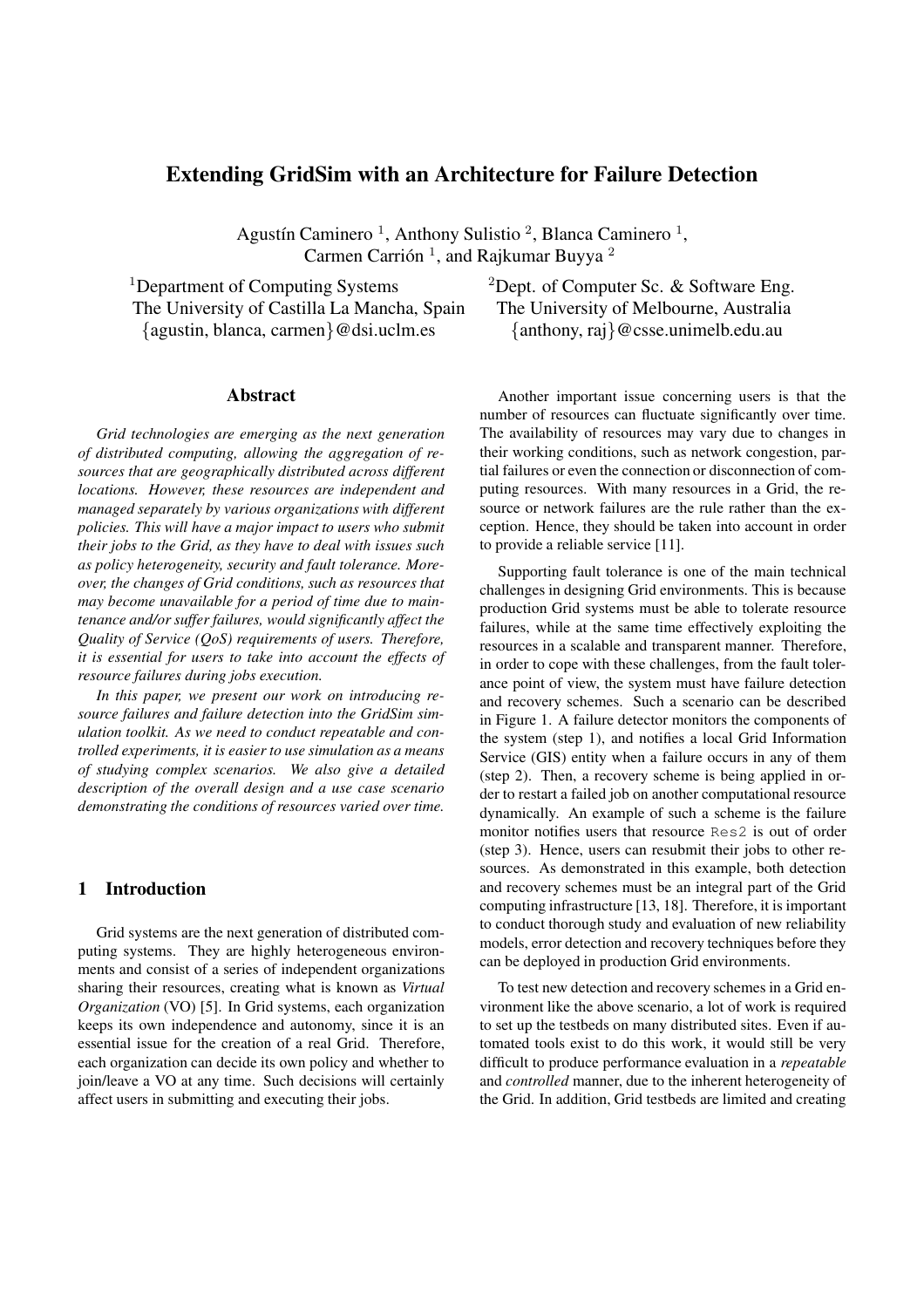

**Figure 1. An example of resource failure scenario.**

an adequately-sized testbed is expensive and time consuming. Therefore, it is easier to use simulation as a means of studying complex scenarios.

To address the above issues, we have incorporated failure detection and recovery scheme into GridSim [2, 25]. We opted to work on GridSim because it has a complete set of features for simulating realistic Grid testbeds. Such features are modeling heterogeneous computational resources of variable performance, scheduling jobs based on time- or spaced-shared policy, differentiated network service, and workload trace-based simulation from real supercomputers [25]. More importantly, GridSim allows the flexibility and extensibility to incorporate new componentsinto its existing infrastructure.

The main contribution of this work is the implementation of an extension to GridSim. This extension allows GridSim to simulate the failure of computing resources, and includes a failure detection mechanism, essential to provide a complete simulation environment. Most of the parameters of this extension are configurable, allowing researchers to simulate a wide variety of failure patterns. To evaluate our design, we simulate a failure scenario by constructing an EU DataGrid testbed into the experiment [9].

The rest of this paper is organized as follows: Section 2 reviews efforts in order to provide Grid systems with reliability. Also, existing methods for failure detections and several Grid simulation tools are mentioned. Section 3 explains the GridSim toolkit, which is a simulation tool that has been extended to provide the failure functionality. Section 4 describes the failure functionality, including the actual implementation using GridSim. Section 5 shows a use case scenario, where we demonstrate the usefulness of our work. Finally, Section 6 concludes the paper and suggests some guidelines for future work.

## **2 Related Work**

Reliability in Grid computing is a key research topic, being covered by several research projects. Phoenix [13]

detects failures by scanning scheduler log files. It can diagnose execution and data transfer errors. Moreover, it can follow different user defined failure-handling strategies. However, the applicability of Phoenix is limited to those systems in which log files can be interpreted.

Application failures can also be handled on a workflow level, where individual tasks may be run alternatively should another task fail. The system in [12] relies on information from a resource broker, but it can also be combined with heartbeat monitors. Pierre [21] utilizes the peer-topeer (P2P) technologies to perform node management in a decentralized manner. Krepska et al. [14] present a service for a reliable application execution, which keeps track of an application's life cycle, from submission by the user to successful completion of its execution. This service uses a *push* method (explained next) in order to keep track of the execution of applications.

### 2.1 Existing Resource Failure Detections

In general, computing resource failure can occur in hardware, operating systems, and Grid middleware components, as well as network connections. On the failure of a resource, rescheduling and migration of jobs submitted to the failed resource should be done [11]. According to the work in [8], there are two methods for detecting resource failures, i.e. *push* and *pull*.

The *push* method uses some form of "heartbeat" messages to renew a soft-state availability registration [6]. Each monitored resource periodically sends a message to a central server indicating its availability. Missing a heartbeat after a certain time interval (timeout)  $T$  indicates that this resource has failed. Although this method is robust when the central server is running on a highly available system, it is inextricably convolving network failure and host failure. A missing heartbeat or set of heartbeats can either be interpreted as the failure in the monitored resource or the loss of network connection. A real implementation using the heartbeat method can be found at [24].

The *pull* method works by sending a message or a polling request to the monitored resources. On receiving these messages, the resources will send them back, so that the sender knows that each of them is alive. However, if  $T$  expires before the sender receives the reply message, it means that the resource is not available at this moment. Hence, the sender will keep an up-to-date list of available resources. However, the *push* and *pull* methods can not differentiate between network and resource failure. The *pull* method has been implemented in the Gridbus Broker [26] and the Grid-Way [11] meta-scheduler.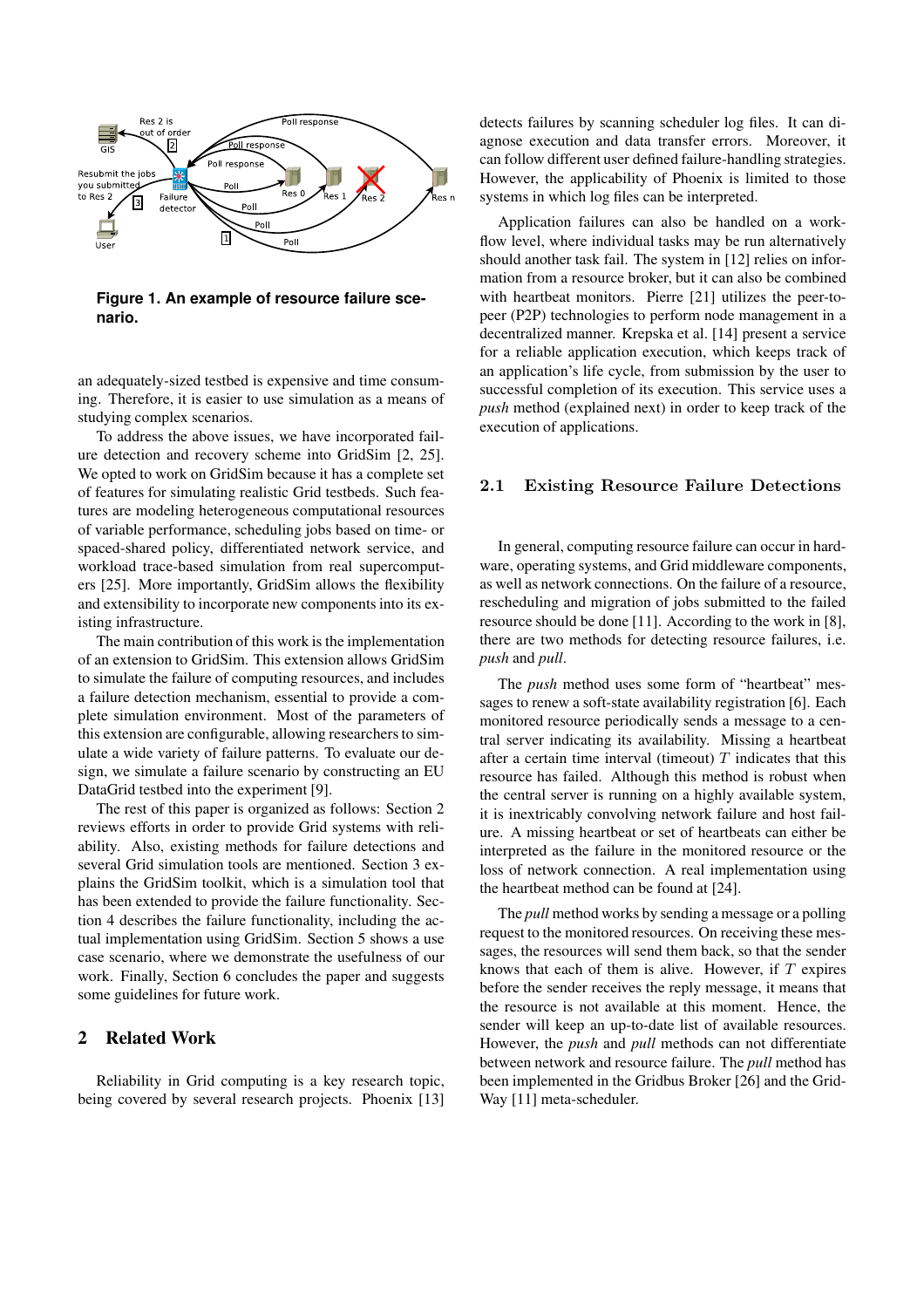### 2.2 Simulation Tools

As we mentioned previously, simulations are essential for carrying out research experiments in Grid systems. A number of simulation tools for Grids exist, such as Grid-Sim [2], OptorSim [1], SimGrid [16] and MicroGrid [17]. OptorSim has been developed as part of the EU DataGrid project [9], and it aims to study the effectiveness of data replication strategies. SimGrid is an event driven simulator, which provides functionality to simulate infrastructures and applications based on their features. Finally, Micro-Grid provides on-line emulation of large-scale network and Grid resources. However, MicroGrid is actually an emulator, meaning that actual application code is executed on the virtual Grid modeled after Globus. To the best of our knowledge the above tools do not provide mechanisms to simulate computing resources failure.

## **3 The GridSim Toolkit**

The GridSim toolkit [2, 25] is one of the most widely used Grid simulation tools. It has been used for simulating and evaluating VO-based resource allocation [4], workflow scheduling [22], and dynamic resource provisioning techniques [23] in global Grids.

It supports modeling and simulation of heterogeneous Grid resources (both time- and space-shared), users, applications, brokers and schedulers in a Grid computing environment. It provides primitives for the creation of application tasks, mapping of tasks to resources, and their management so that resource schedulers can be simulated to study the involved scheduling algorithms. GridSim adopts a multilayered design architecture, as shown in Figure 2 [25].

GridSim is based on SimJava [10], a general purpose discrete-event simulation package implemented in Java. Therefore, the first layer at the bottom of Figure 2 is managed by SimJava for handling the interaction or events among GridSim components. All components in GridSim communicate with each other through message passing operations defined by SimJava. The second layer models the core elements of the distributed infrastructure, namely Grid resources such as clusters, storage repositories and network links. These core components are absolutely essential to create simulations in GridSim. The third and fourth layers are concerned with modeling and simulation of services specific to Computational and Data Grids respectively. Some of the services provide functions common to both types of Grids, such as information about available resources and managing job submission. For Data Grids, job management also incorporates managing data transfers between computational and storage resources. Replica catalogues are information services specifically implemented for Data Grids. The fifth layer contains components that aid



**Figure 2. Architecture of GridSim.**



**Figure 3. Interactions among entities.**

users in implementing their own schedulers and resource brokers so that they can test their own algorithms and strategies. The layer above this helps users define their own scenarios and configurations for validating their algorithms.

In this paper, we incorporate failure detections to all layers of the GridSim architecture, except for the first layer (SimJava kernel) and the third layer (Data Grids). Work on introducing resource failures for Data Grids components will be considered as a future work. The discussion related to the failure architecture will be presented next.

## **4 Designing and Implementing Resource Failures into GridSim**

### 4.1 Designing Resource Failures

In our model, we use the *pull* method, and the interactions among entities are depicted in Figure 3. These entities are briefly described as follows:

**Computing resources:** execute users' jobs.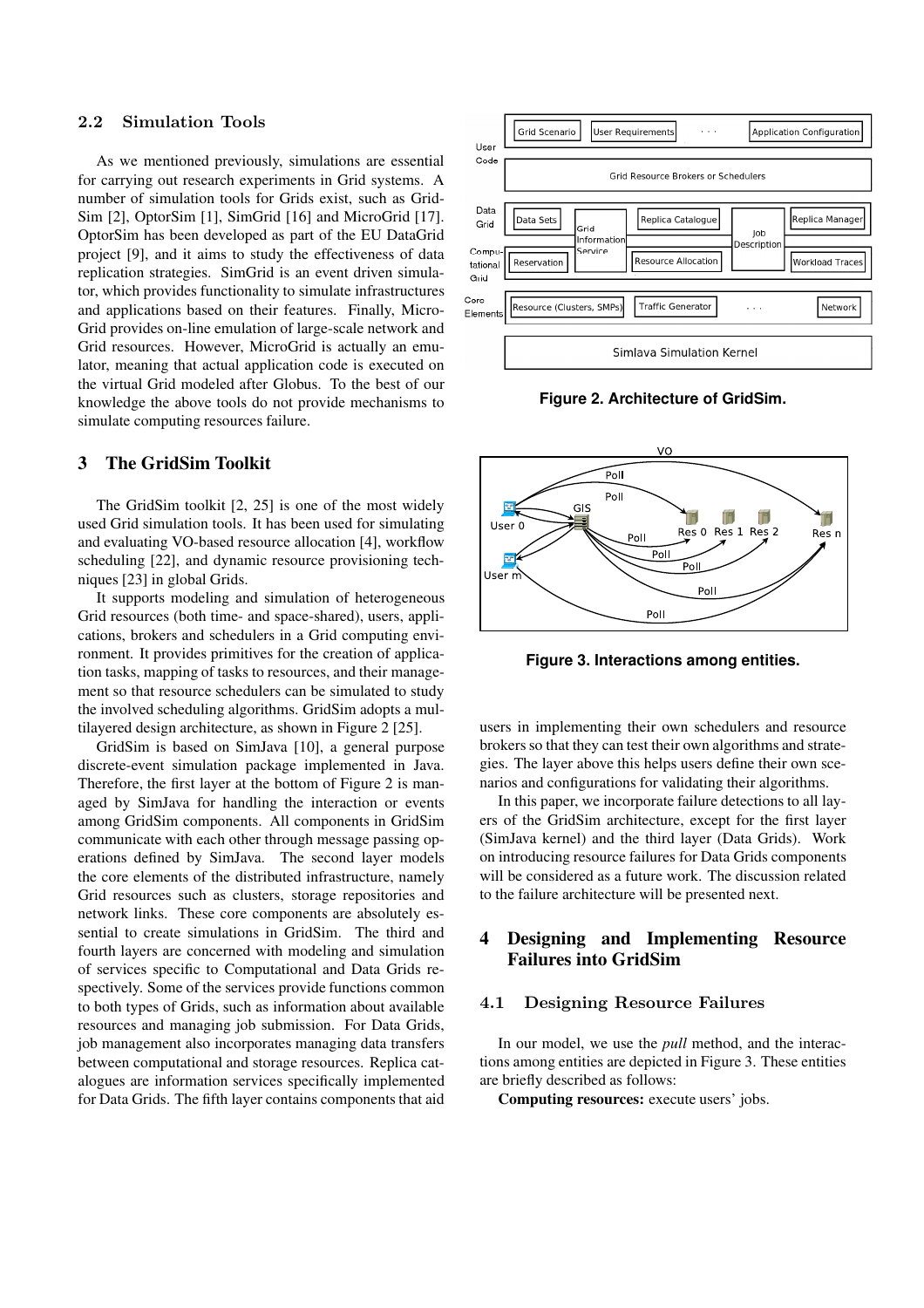| Algorithm 1 Resource Failure Detection Algorithm used |  |  |  |
|-------------------------------------------------------|--|--|--|
| by GIS.                                               |  |  |  |

#### **repeat**

poll the resources in my list of available resources **if** a resource does not respond **then** remove it from the list inform other GIS entities about the failure **end if** wait for  $T_{polling}^{GIS}$  seconds **until** simulation is over

**Algorithm 2** Resource Failure Detection Algorithm used by Users.

| repeat                                            |
|---------------------------------------------------|
| poll the resources which are running my jobs      |
| <b>if</b> a resource does not respond then        |
| ask the GIS for a list of resources               |
| choose one of them                                |
| resubmit the jobs                                 |
| end if                                            |
| wait for $T_{polling}^{user}$ seconds             |
| until all my jobs have been successfully executed |

**GIS:** maintains an up-to-date list of available resources. GIS entities of the same VO can interact and exchange the information of available resources. This process can be summarized in Algorithm 1.

**Users:** contact a GIS entity for a list of available resources in order to know where to run their jobs. The functionality of this entity can be summarized in Algorithm 2.

For enabling an efficient polling mechanism, User Datagram Protocol (UDP) is used by these entities. This is due to the fact that UDP requires a less significant network latency in comparison with a Transmission Control Protocol (TCP), although UDP does not provide retransmission of lost packets.

Figure 4 shows a scenario of a user that has a job in execution prior to a resource failure. The sequential steps are shown in a box with a number inside. First, *Resource 1* and *Resource 2* register to *GIS* (step 1). Then, *GIS* creates a list of available resources. In order to keep that list up-to-date, *GIS* polls the resources periodically (step 2). When *User* wants to run a job, he/she contacts *GIS* in order to get a list of available resources (step 3). Upon receiving the user's request, *GIS* returns its list. In that moment, *User* will choose *Resource 1* for example, based on the features of the resource and the job specification. When *User* has chosen the resource, he/she submits the job to *Resource 1* and starts a regular polling mechanism.

In the event of a failure affecting *Resource 1*, *GIS* is able to detect this problem due to the polling mechanism



**Figure 4. A sequence diagram showing a scenario of a failure detection.**

in place (step 4). Hence, *GIS* removes the failed resource from the list. During a routine poll, *User* discovers that *Resource 1* has failed. As a result, *User* ask *GIS* for a list of resources (step 5). When *Resource 1* recovers, it registers itself again to *GIS* (step 6). With this approach, *GIS* is able to maintain an up-to-date list of available resources.

If the failure only affects some of the machines in a resource, what happens next depends on the allocation policy of this resource. If the resource runs a *space-shared* (first come first serve) allocation policy, the jobs that are currently running on the failed machines will be terminated and sent back to users. However, when the resource runs a *time-shared* (round-robin) allocation policy, no jobs will be failed, as their execution will continue in the remaining machines of the resource. For both allocation policies, the remaining machines are responsible for responding to polling requests from users and GIS. Moreover, they are required to inform the GIS about such failure. This way, the GIS can have accurate information on the current status of the resource.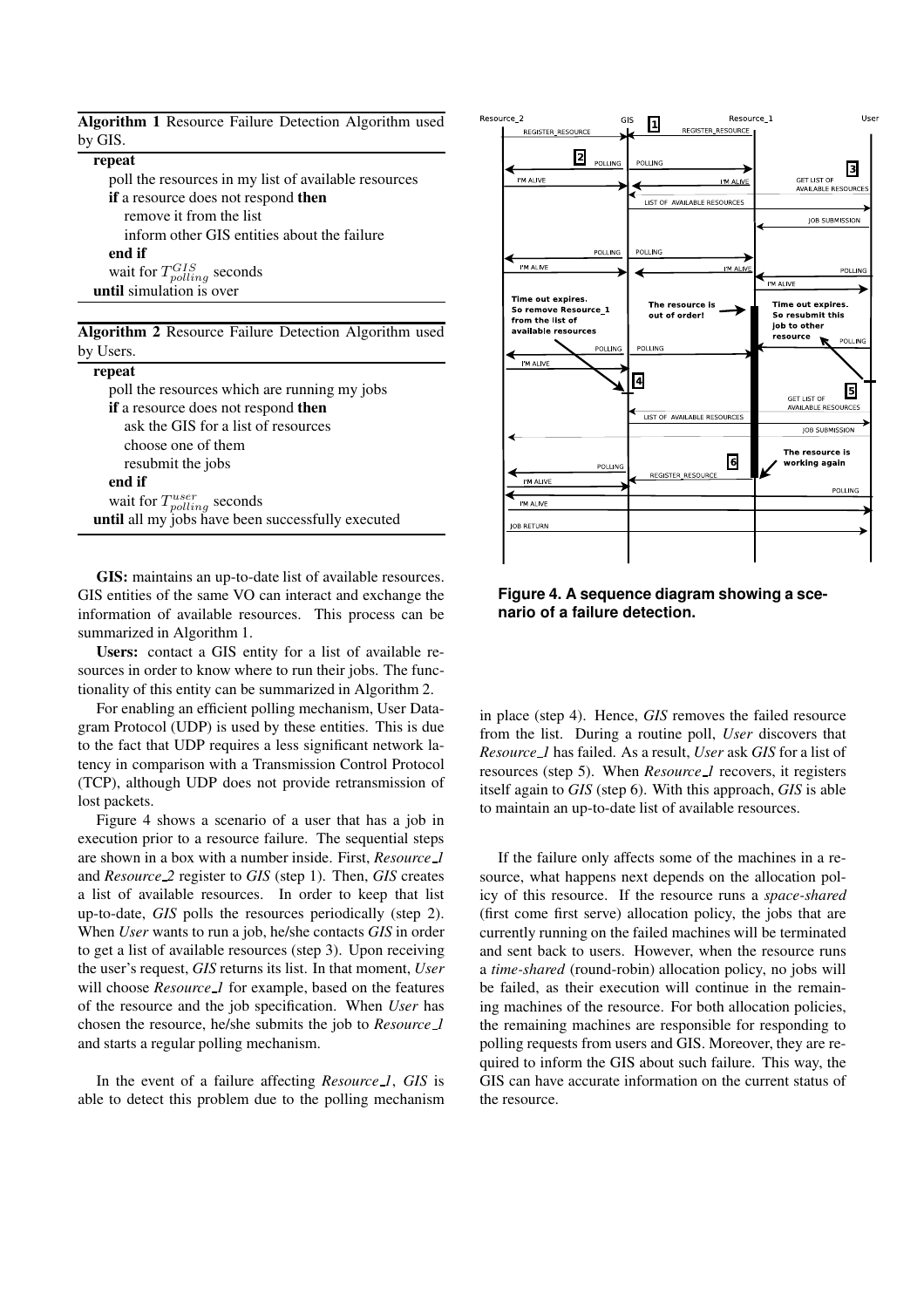## 4.2 Implementing Resource Failures into GridSim

We have implemented the computing resource failure functionality on GridSim version 4.0 [7]. In order to provide GridSim with this new functionality, several new classes have been developed. The new classes are depicted in Figure 5 in italic-bold font. We will explain them next:

**GridUserFailure**: as its name suggests, this class implements the behavior of the users of our grid environment. Its functionality can be summarized as follows: (1) creation of jobs; (2) submission of jobs to resources; (3) poll the resources used to run its jobs; (4) on the failure of a job, choose another resource and re-submit the failed job to it; (5) receive successful jobs.

**GridResourceWithFailure**: based on Grid-Sim's GridResource class, this class interacts with RegionalGISWithFailure to set machines as failed or working. It also interacts with classes implementing AllocPolicyWithFailure to set jobs as failed.

**AllocPolicyWithFailure**: it is an interface class, which provides some functions to deal with resource failures. Each allocation policy implementing this interface will have a different behavior with regard to the failures.

**SpaceSharedWithFailure**: based on the SpaceShared class, one of the allocation policies available in GridSim. It extends AllocPolicy and implements AllocPolicyWithFailure. It behaves exactly like First Come First Serve (FCFS), and executes each job to one Processing Element (PE).

If there are *still* working machines in a resource on an event of a failure, then only running jobs in the failed machines will be sent back to their users. Moreover, these jobs will be marked as failed. If there are *no* working machines, then all jobs in this resource will be marked as failed and sent back to their users with a special tag. This tag is used to notify the affected users that this resource is out of order. In a real grid, a more realistic behavior would be not sending failed jobs back to their users. However, GridSim does not deal well with entities or users in this case, waiting for an event or a job that never arrives. Therefore, to overcome this problem, we introduce this special tag.

**TimeSharedWithFailure**: this class is based on the TimeShared class, another allocation policy that exists in GridSim. It extends AllocPolicy and implements AllocPolicyWithFailure. It behaves similar to a round robin algorithm, except that all jobs are executed at the same time. On the event of a failure, if there are *still* working machines in this resource, then no jobs will be marked as failed, since they are not allocated to a specific machine. However, if there are *no* working machines in this resource, then its behavior will be the same as explained for the previous class.

**RegionalGISWithFailure**: this class is based on GridSim's RegionalGIS class. However, the only difference is that RegionalGISWithFailure provides a support for resource failures, with new parameters: NumResPattern, ResPattern, TimePattern and LengthPattern. These parameters are used to generate number of resources that will fail, which resource will fail, when and how long the failure will be respectively. The NumResPattern can also be reused to choose number of machines that are failed on each resource. These parameters are random number generators based on either continuous, discrete or variate distributions. As a result, a wide variety of failure patterns can be studied.

**AvailabilityInfo**: This class is used to implement the polling mechanism. The user and GIS send objects of this class to resources, which in turn send them back, as mentioned previously. When a resource still has some working machines left, it will send these objects back with no delay. However, when all machines are out of order, the resource sends these objects back with some delay with a special tag. This is done to simulate a situation, where if a resource does not reply to the given poll before a specified time out, then it is interpreted as not available. This method is used to overcome the same problem in GridSim, i.e. waiting for events that never arrive, as mentioned previously.

**GridletSubmission**: This class is used to keep track of each job, so that the user knows whether this job has already been submitted or not.

**FailureMsg**: This class is used as a communication message between RegionalGISWithFailure and GridResourcesWithFailure.

**Variate**, **LCGRandom**, **HyperExponential** and **Weibull**: These classes are random number generators, adapted from JSIM [19] simulation tool.

## **5 Use Case Scenario**

In this section, we provide a scenario of the new resource failure functionality. We have created an experiment based on the EU DataGRID Testbed 1, as shown in Figure 6 [9].

Table 1 summarizes the characteristics of simulated resources, which were obtained from a real LCG testbed [15]. The parameters regarding to a CPU rating is defined in the form of MIPS (Million Instructions Per Second) as per SPEC (Standard Performance Evaluation Corporation) benchmark. Moreover, the number of nodes for each resource have been scaled down by 10, because of memory limitation on the computer we ran the experiments on. The complete experiments would require more than 2GB of memory. Finally, each resource node has four CPUs.

For this experiment, we have five VO domains and each resource belongs to one of them as shown in Table 1. The VO mapping is done by taking into account a geographical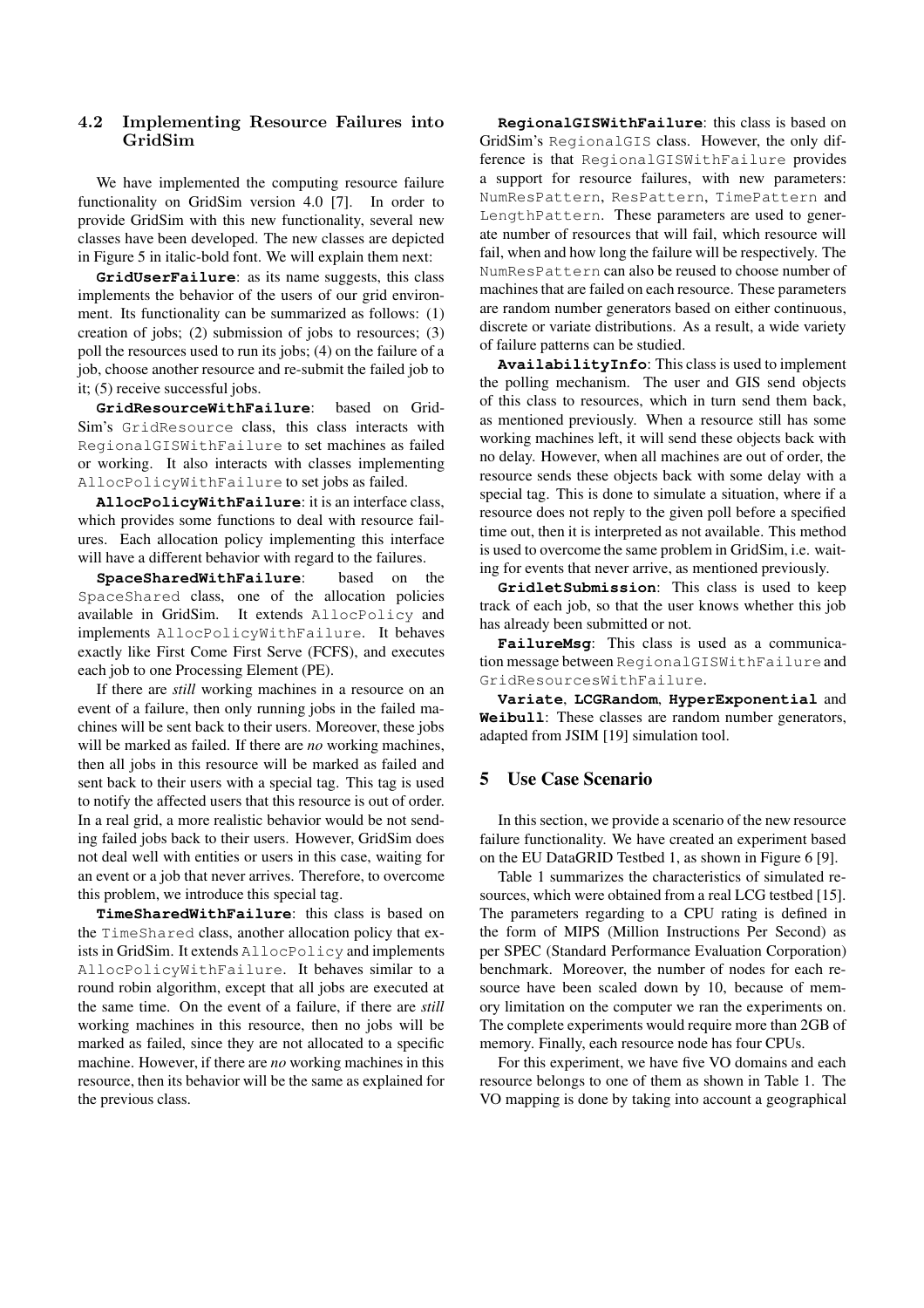

**Figure 5. Classes created for the failure functionality.**

| <b>Resource Name (Location)</b> | # Nodes        | <b>CPU</b> Rating | Policy       | VO           |
|---------------------------------|----------------|-------------------|--------------|--------------|
| RAL (UK)                        | 41             | 49,000            | Space-Shared | 2            |
| Imp. College (UK)               | 52             | 62,000            | Space-Shared | 2            |
| NorduGrid (Norway)              | 17             | 20,000            | Space-Shared | 3            |
| NIKHEF (Netherlands)            | 18             | 21,000            | Space-Shared | 3            |
| Lyon (France)                   | 12             | 14,000            | Space-Shared | $\Omega$     |
| CERN (Switzerland)              | 59             | 70,000            | Space-Shared | $\mathbf{0}$ |
| Milano (Italy)                  | 5              | 70,000            | Space-Shared | 1            |
| Torino (Italy)                  | $\overline{c}$ | 3,000             | Time-Shared  | 1            |
| Rome (Italy)                    | 5              | 6,000             | Space-Shared | 1            |
| Padova (Italy)                  | 1              | 1,000             | Time-Shared  | 4            |
| Bologna (Italy)                 | 67             | 80,000            | Space-Shared | 4            |

**Table 1. Resource specifications.**

| <b>User (Location)</b> | # Users        | <b>Primary VO</b> | <b>Secondary VO</b> |
|------------------------|----------------|-------------------|---------------------|
| RAL (UK)               | 12             | $\mathfrak{D}$    | 4                   |
| Imperial College (UK)  | 16             | $\overline{c}$    | $\Omega$            |
| NorduGrid (Norway)     | 4              | 3                 | $\mathfrak{D}$      |
| NIKHEF (Netherlands)   | 8              | 3                 | 4                   |
| Lyon (France)          | 12             | $\Omega$          |                     |
| CERN (Switzerland)     | 24             | $\Omega$          |                     |
| Milano (Italy)         | 4              |                   | $\mathfrak{D}$      |
| Torino (Italy)         | $\overline{c}$ |                   | 3                   |
| Rome (Italy)           | 4              |                   | 4                   |
| Padova (Italy)         | 2              | 4                 | 3                   |
| Bologna (Italy)        | 12             |                   |                     |

**Table 2. Allocation of VO domains to users.**

proximity among the resources. We created 100 users and distributed them among the VOs, as shown in Table 2. Each user has 10 jobs and each job takes about 10 minutes if it is run on the CERN resource. Each user belongs to two different VOs and submits jobs to resources from the primary VO. The secondary VO is chosen at random and it is used only when all of resources from the primary VO have failed.

To simplify the experiment setup, some parameters are identical for all network elements, such as the Maximum



**Figure 6. EU DataGRID Testbed 1.**

Transfer Unit (MTU) of links is 1,500 bytes and the latency is 10 milliseconds.

As mentioned previously, the GIS uses a probabilistic distribution on deciding how many resources fail. Therefore, we use a hyperexponential distribution for generating a failure model, since it is suitable for representing availability of resources in different computing environments [20]. The mean of this distribution is set to be a half of the total CPUs of each VO domain. We assume that each VO contains only one GIS entity.

We have modeled the dynamic behavior of the Grid system, as shown in Figure 7 (a). This figure depicts the total availability for each VO varied throughout the simulation time due to resource failures. VO 0 and VO 1 suffered a big drop compared to others due to a fact that powerful CPUs suffered a failure.

Figure 7 (b) shows the period of a resource failure on each VO. For simplicity, we assume that failed machines in the same resource have the same start and finish period. In addition, each resource has given a failure notice only once.

Figure 7 (c) shows an event from  $User_0$  of  $VO_0$ . Ini-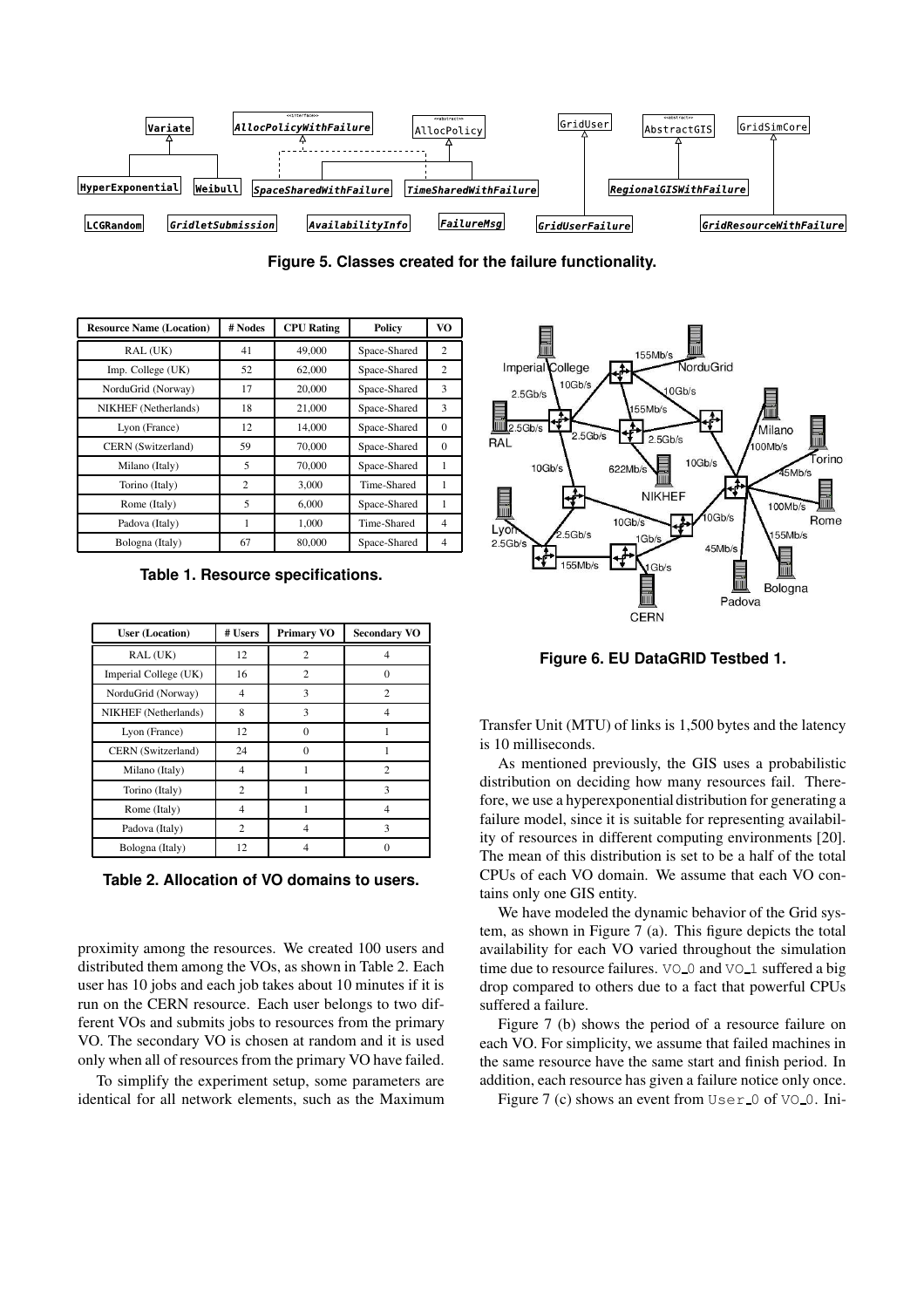

**Figure 7. Time-lines showing the progress of resources and** User 0 **from** VO 0**.**

| VO              | $#$ CPUs | # Failed CPUs | # Jobs | # Failed Jobs | MFT          |
|-----------------|----------|---------------|--------|---------------|--------------|
| VO <sub>0</sub> | 71       | 25            | 360    | 219           | 2.76 hours   |
| VO <sub>1</sub> | 12       |               | 100    | 20            | 103.36 hours |
| VO <sub>2</sub> | 93       | 24            | 280    | 96            | 5.25 hours   |
| VO <sub>3</sub> | 35       | 35            | 120    | 120           | 15.82 hours  |
| $VO-4$          | 68       | h             | 140    | 96            | 9.50 hours   |

### **Table 3. Resource failure statistics.**

tially, the user submits 10 jobs to resources from  $VO_0$ . At around 100 seconds of simulation time, a failure is happening at CERN and the user detects this problem. Unfortunately, one of the failed machines is running the user's job. Hence, this job is being migrated to another machine. The same scenario applies to other four jobs. In the end, all jobs are completed successfully, where some of them finished at time 600 seconds and the rest at time 1200 seconds. The time difference is because the last four jobs were resubmitted to a busy resource, hence they were queued.

Table 3 presents statistics regarding the number of failed machines, Mean Failure Time (MFT), and how many jobs have failed because of that. For VO<sub>-4</sub>, there is a large number of failed jobs compared to the number of failed machines. This is due to a failure of the whole resource that belongs to this VO. More precisely, all the machines in Padova failed, hence all the jobs waiting or being executed in Padova also failed. Similarly, we can see that for an exact period of time, all NorduGrid and NIKHEF machines failed in  $\sqrt{0}$  3 (also shown in Figure 7 (b)). Hence, users of  $\sqrt{0}$  3 have to submit all of their affected jobs to their secondary VO. In the end, all jobs were successfully executed.

## **6 Conclusion and Future Work**

Grid systems is a hot topic in distributed systems research at this moment. In order to carry out this research efficiently, simulations are absolutely essential. Hence, simulation tools should cover the main features of real Grid systems, but up to now it is not easy to find a simulation tool covering resource failures and detection mechanisms.

Failures can be modeled in several levels. At a resource broker level, where historical data are kept so that resources which were reliable in the past will be rated highly. At a task level, where repetition, replication and checkpointing are used. Finally, at a workflow level, where execution of alternative tasks, workflow-level redundancy and user-defined exception handling are introduced [12].

In this paper, we have presented an extension to Grid-Sim, which is one of the most widely used simulation tools. Failure models are created by means of probabilistic distributions with fully configurable parameters, so that researchers will be able to decide how these failures take place. By means of this new functionality, researchers will be able to create more realistic Grid models. In turn, this will help them exploring their research projects to different fields of Grid computing, such as Grid scheduling, fault tolerance, and resource discovery. To support the usefulness of our work, we have presented simulation results based on a real Grid testbed. The results show that we have been able to efficiently simulate failure of computing resources.

As for future work, we are planning to use the improved simulation tool to carry out research aimed at providing network QoS in Grids. This will be done by integrating this functionality into the network broker outlined in [3]. Also, in order to make our research more realistic, new extensions regarding network link failures and finite buffers will be added to GridSim.

## **Software Availability**

The latest GridSim toolkit with the resource failure functionalities can be downloaded from the following website:

http://www.gridbus.org/gridsim/